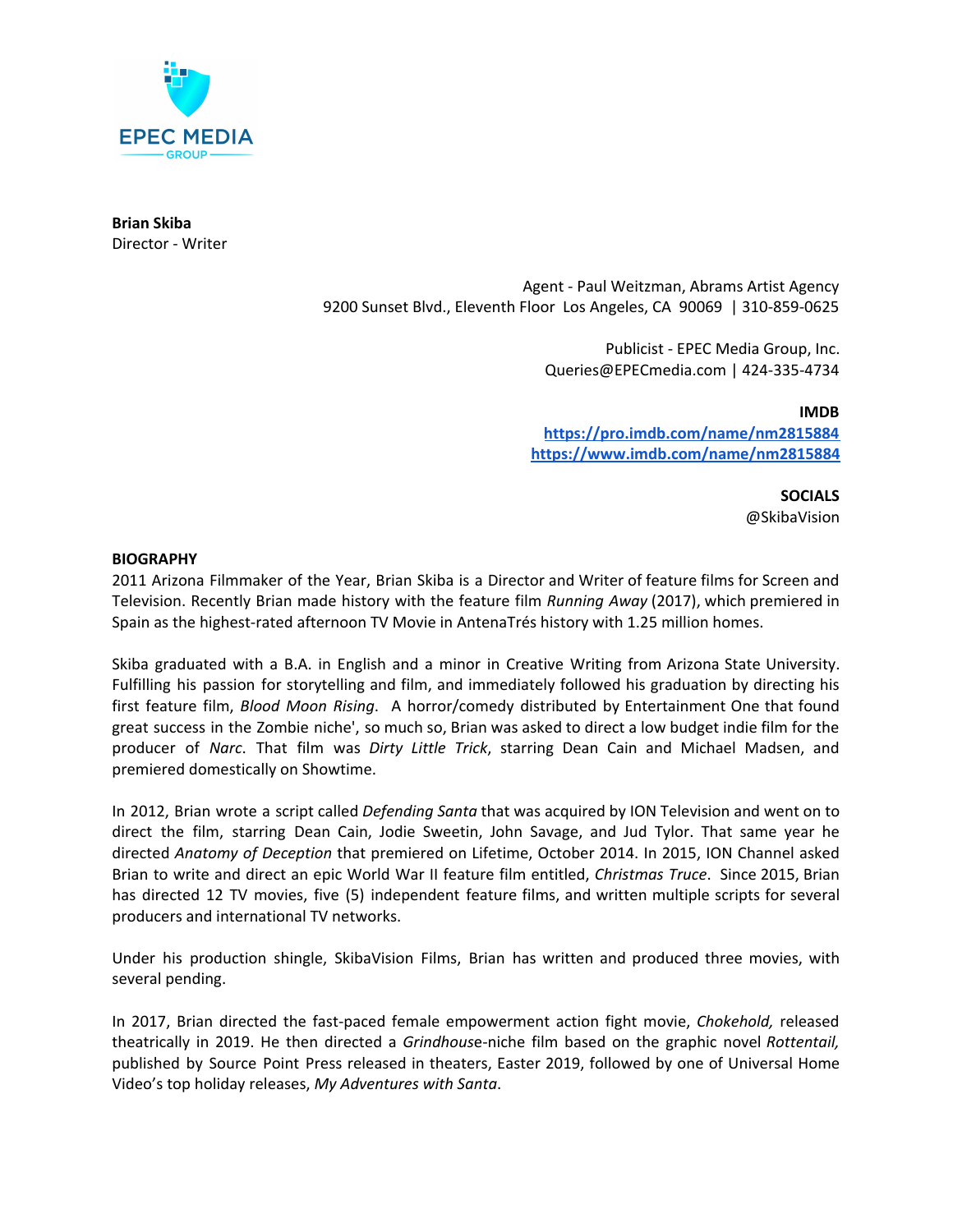

On September 1st, 2020, Skiba's action film, *The 2nd* starring Ryan Phillippe, Casper van Dien, and Nickelodeon / social media star Jack Griffo, opened digitally nationwide, capturing the #1 streaming movie over the 2020 Labor Day long weekend, in addition to #1 Action Adventure and #1 Independent.

The busy filmmaker recently wrapped five feature films (*The Perfect Wife, Deadly Excursion 2, An Organized Killer, The Christmas High Note, Deprivation)* and is signed to direct two action films for Appreciated Media the fast-paced political thriller *Redacted*, followed by *Emergency.*

Brian's favorite quote from the highly regarded Director, Alfred Hitchcock, is, "To make a great film, you need three things - the script, the script, and the script."

# # #

## **Production History (following)**

## **PRODUCTION HISTORY**

## **Feature FilmsDistributor/NetworkPosition**

An Organized Killer (2020) Director The Perfect Wife (2020) Director Deprivation (2019) Director Deadly Excursion 2 (2019) Director The 2nd (2020) Entertainment One/Director My Adventures with Santa (2019)HMB/Universal StudioDirector Deadly Excursion (2019)Beta FilmDirector The Place God Forgot (2019)Mustard Seed Ent.Director Chokehold (2018)Artist View/ FilmpoolDirector Rottentail (2018)Shoreline Ent.Director Deprivation (2018)Odyssey/ExplorerDirector/Writer Parent's Nightmare (2018)Dynamic TelevisionDirector Evil Doctor (2017)Nasser/DaroDirector Snatched (2017)Nasser/ DaroDirector Run Away Christmas Bride (2017)ION ChannelWriter Frequent Flyer (2017)Odyssey/ DaroDirector Running Away (2016)Nasser / DaroDirector Firehouse Christmas(2016)Odyssey/ ION TelevisionWriter Love you to Death (2015)Odyssey/ DARO / LMNDirector Heart Felt (2015)Odyssey/ ION TelevisionWriter/ EP A Christmas Truce (2015)Odyssey/ ION TelevisionDirector/ EP